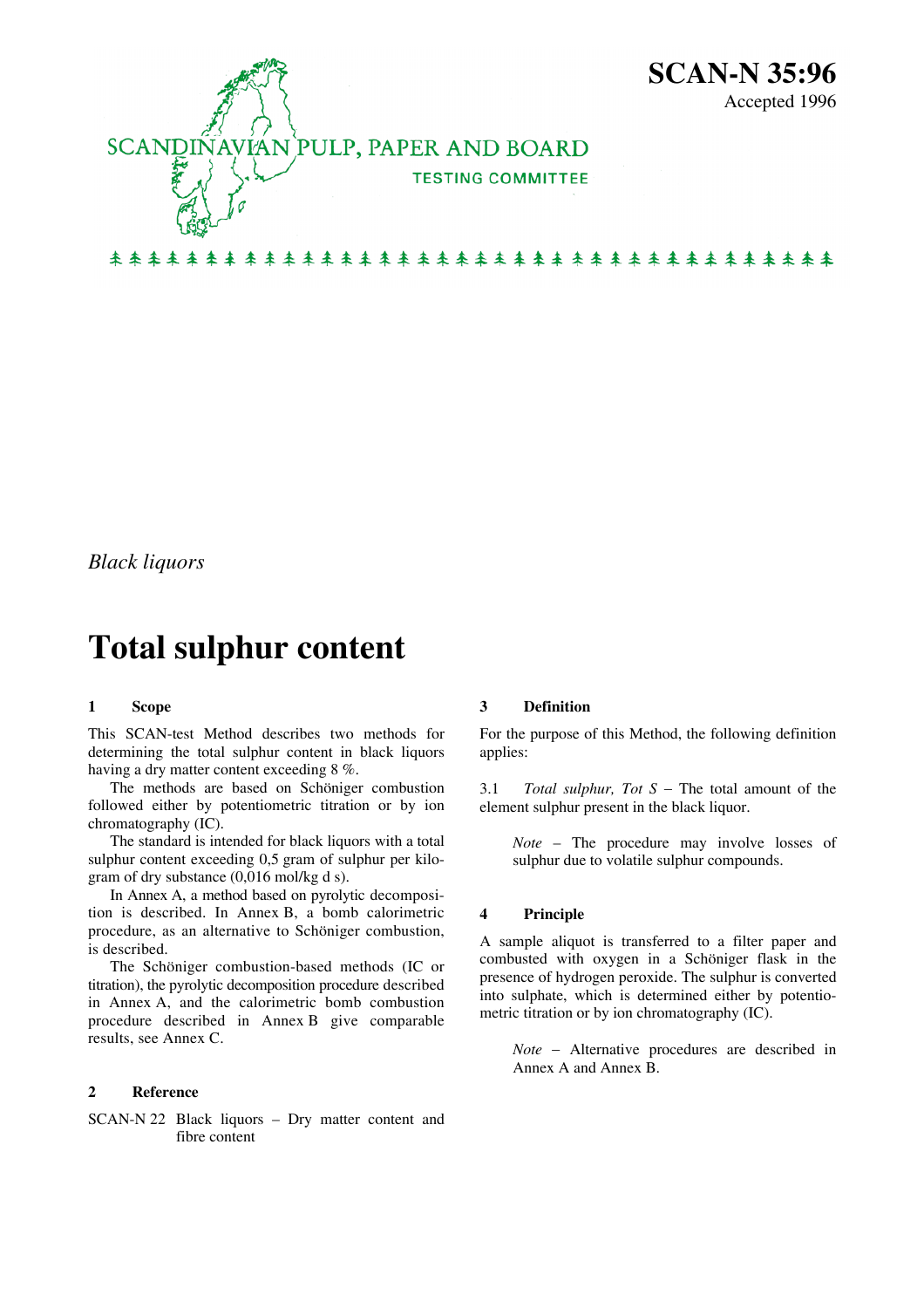## **SCAN-N 35:96**

Page 2

## **5 Reagents** where

 $5.0$  All chemicals must be of analytical grade. Use  $\frac{1}{10}$  is the concentration of the solution, in millimoles per litre;

used at the inflection point, in millilitres; 5.1 *Compressed gas*. Oxygen is used for the combustion. It is essential that the compressed gas used is free from sulphur compounds.

*<sup>V</sup>* 5.2 *Hydrogen peroxide*, concentration between 30 % and 40 %.

5.3 *Concentrated nitric acid*, 65 %.

5.4 *Concentrated sulphate standard solution*,  $c(Na_2SO_4) = 10$  mmol/l. Dissolve 1,42 g absolutely dry  $Na<sub>2</sub>SO<sub>4</sub>$  in water (5.0) in a 1000 ml volumetric flask and fill to the mark with water.

**6 Apparatus** *Note* − A commercially available standard solution may be used. Ordinary laboratory equipment. Wash all equipment

5.5 *Sulphate standard solution,*  $c(Na_2SO_4) =$ 0,04 mmol/l. Transfer 1,00 ml of the concentrated standard solution (5.4) to a 250 ml volumetric flask. Add concentrated eluent if prescribed by the ion chromatograph manual. Fill to the mark with water (5.0).

5.6 *Cobalt nitrate solution,*  $c(Co(NO_3)_{2} \cdot 6 H_2O)$  *=* 5 mmol/l. Dissolve 1,45 g of  $Co(NO<sub>3</sub>)<sub>2</sub> · 6$  H<sub>2</sub>O in 1000 ml water (5.0).

5.7 Acetone, CH<sub>3</sub>COCH<sub>3</sub>.

5.8 *Perchloric acid.*  $c(HClO<sub>4</sub>) =$  approx. 1 mol/l. Add 10 ml concentrated  $HCIO<sub>4</sub>$  to a 100 ml volumetric flask and fill to the mark with water (5.0).

5.9 *Lead perchlorate solution,*  $c(Pb(CIO<sub>4</sub>)<sub>2</sub> · 3H<sub>2</sub>O)$  *= suspected.* 10 mmol/l. Dissolve  $4.6 g$  of Pb(ClO<sub>4</sub>)<sub>2</sub> ⋅ 3H<sub>2</sub>O in a 1000 ml volumetric flask and fill to the mark with water (5.0).

The concentration of the solution is determined as  $(10 \text{ ml})$  and a recorder is recommended. follows: Mix  $2,0$  ml solution  $(5.4)$ ,  $20$  ml water  $(5.0)$  and 50 ml acetone (5.7) in a 150 ml beaker. Adjust the pH value in the beaker to  $pH = 3.5 \pm 0.5$  using a few drops of perchloric acid (5.8). Determine the concentration of the lead perchlorate solution by titration according to the potentiometric titration procedure described in 8.3.1.

 Calculate the lead perchlorate concentration  $c(Pb(CIO<sub>4</sub>)<sub>2</sub>$  in mmol per litre, as follows:

$$
c = \frac{d \cdot V}{a} \tag{1}
$$

- *c* is the concentration of the lead perchlorate
- a is the volume of the lead perchlorate solution
- is the concentration of the sodium sulphate solution, in millimoles per litre (here 10 mmol per litre): *d*
- is the volume of sodium sulphate solution, in millilitres (here 2 ml).

5.10 *Eluent solution,* for ion chromatography. The composition of this solution is highly variable depending on the type of ion chromatography column used. Therefore, follow the recommendations given by the IC column supplier.

with nitric acid (5.3) and rinse with water (5.0).

6.1 *Micropipettes*, between 100 μl and 1000 μl.

6.2 *Pasteur pipettes*.

6.3 *Schöniger flask*, between 750 ml and 1000 ml. The flask is made of thick heat-resistant glass and is provided with a ground-in stopper. A basket or net made of platinum is attached to the stopper.

*Note 1* − Check the flask carefully before using it. A flask with a suspected crack must not be used.

*Note 2* − Clean the platinum basket or net with nitric acid (5.3). Rinse with water (5.0). Clean the basket or net in a flame if any contamination is

6.4 *Titration equipment*. An automatic device for potentiometric titration including a motorized burette

6.5 *Lead-sensitive electrode*. Store the electrode in a dry place when not in use.

*Note 3* – Before using the electrode for the first time, or after a long period out of use, it must first be polished according to the manufacturer's instructions.

6.6 *Reference electrode*. Calomel electrode or equivalent.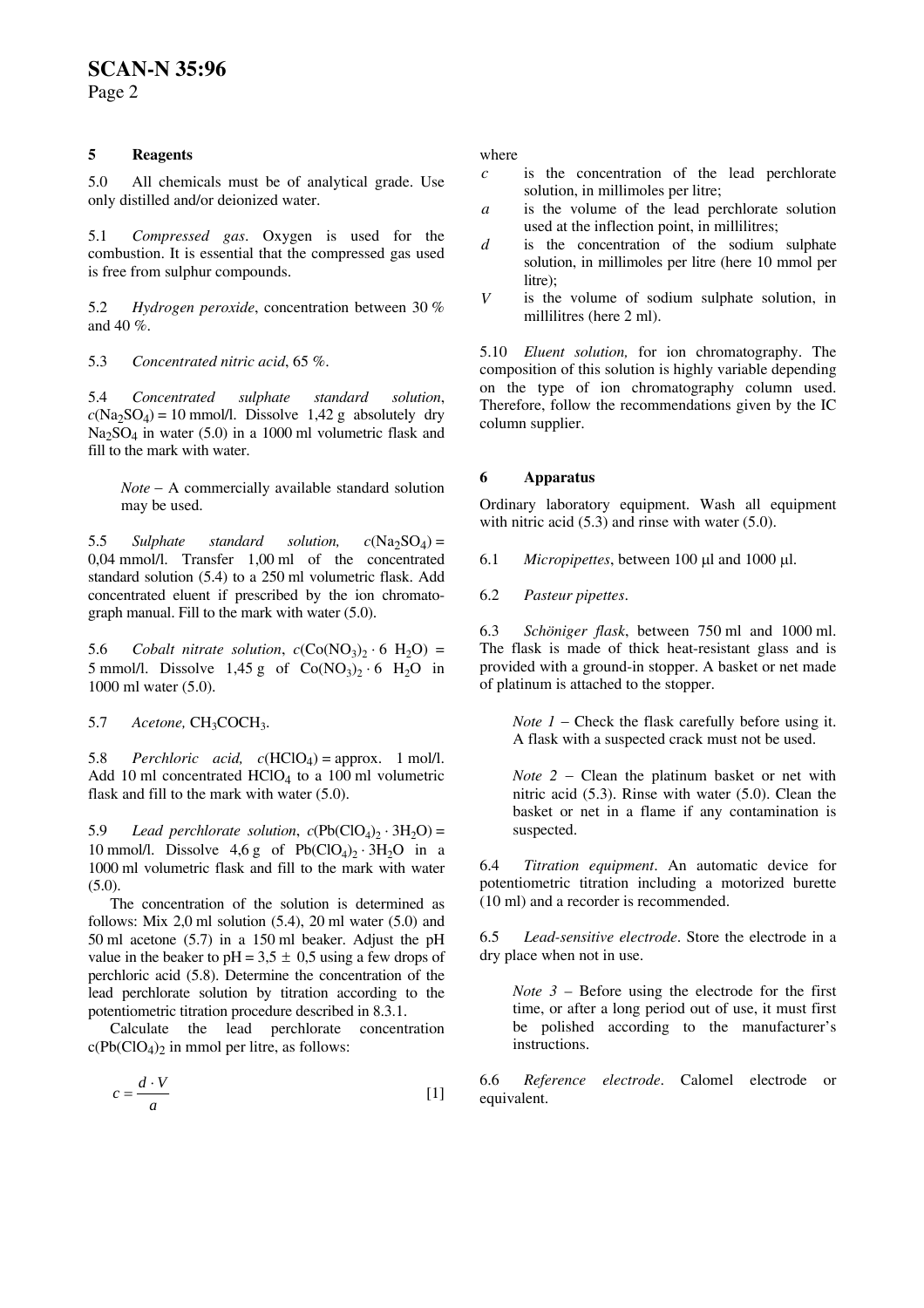6.7 *pH meter with combined glass electrode* or *pH indicator paper* with an accuracy of  $\pm$  0,5 pH unit.

## 6.8 *Peroxide-sensitive indicator paper.*

6.9 *Ion chromatograph* with a fractionating column suitable for the determination of sulphate and a conductivity detector. The chromotography column must be able to withstand peroxides.

6.10 *Absorption paper*, sulphur-free paper such as Whatman chromatography paper No 3 or Munktell filter paper No 3, with a diameter between 3 cm and 7 cm and with a 4 cm long wick attached.

## **7 Sampling and sample pretreatment**

To obtain a representative sample from black liquors with dry matter content exceeding 40 %, a dilution procedure is necessary. The sample is to be diluted with distilled water to a dry matter content around 20 %.

 Determine the dry matter content of the original sample according to SCAN-N 22.

Heat the sample in a water bath at  $90^{\circ}$ C for 20 min, keeping the bottle closed during the heating period.

 Mix the sample carefully with a glass rod, taking care to ensure that sediment on the bottom of the sample container is stirred and homogenized with the rest of the sample.

 Place an empty, dry plastic bottle with lid (volume 100 ml) on the balance. Tare the balance.

*Note* − It may be convenient to weigh the black liquor, if a lid is used. Tare the balance with the plastic bottle and the lid.

Weigh into the plastic bottle 10 g of the homogenized sample to the nearest  $0.01$  g and add  $50$  g of hot, distilled water, weighed to the nearest 0,01 g.

 Put a stirring magnet into the bottle and close the bottle. Tighten it well. Place the bottle on a magnetic stirrer and stir until the sample is totally homogenized, for approximately 10 min. Calculate the dilution factor of the original black liquor ( $D = 60/10$ ). The sample is now ready to be analysed.

## **8 Procedure**

Carry out the procedure in duplicate. A reagent blank shall also be carried out through the entire procedure.

*Warning* – Use protective spectacles. If the combustion is carried out in the open, use a face shield.

8.1 Cut the absorption paper (6.10) and add a few drops of hydrogen peroxide (5.2) to the paper. Drop carefully an aliquot of the sample (between 0,1 g and  $0.2$  g if IC and approximately  $1.0$  g if titration) onto the paper with a pasteur pipette (6.2) while the paper is hanging. Weigh the pipette containing the black liquor sample before and after the addition. Dry the absorption paper with the sample in an oven at about 50 ºC for 10 min to 20 min.

## 8.2 *Schöniger combustion*

Roll the absorption paper to form a roll and place the roll together with a wick (6.10) in a platinum basket. Use pincers.

 Add 10 ml of water and between 200 μl and 500 μl of hydrogen peroxide (5.2) to the Schöniger flask (6.3). Flush the inside of the flask with the compressed gas (5.1) for about one minute. Ignite the wick, for example with a spirit lamp. Quickly insert the basket with the burning sample into the Schöniger flask. Close the flask immediately, turn it upside down and back again and keep it in this position during the combustion.

 For automatic ignition, follow the instructions provided by the manufacturer of the Schöniger apparatus.

 Do not open the flask until the combustion is complete and the flask has cooled to room temperature.

 Watch the combustion carefully. If the combustion is not complete (some carbon remains) a new combustion is needed.

 When the combustion is completed, shake the Schöniger flask and allow it to cool. Shake again vigorously for 15 min or leave the flask for at least 45 min. It is important that all mist has disappeared.

## 8.3 *End determination*

For the end determination, use either the potentiometric titration procedure described in 8.3.1 or the Ion Chromatograpic (IC) procedure described in 8.3.2.

## 8.3.1 *Potentiometric titration*

Operate the titration equipment (6.4) as instructed by the manufacturer.

*Note 1* − The lead-sensitive electrode (6.5) will lose its sensitivity unless it is polished regularly. Follow the instructions and use the polishing paper provided by the manufacturer of the electrode. In some cases it may be necessary to polish the electrode after each titration.

Add 10 ml of water (5.0) to a 150 ml beaker. Keep the platinum basket or net in the beaker for a few minutes to dissolve salts. Rinse with a small amount of water (5.0).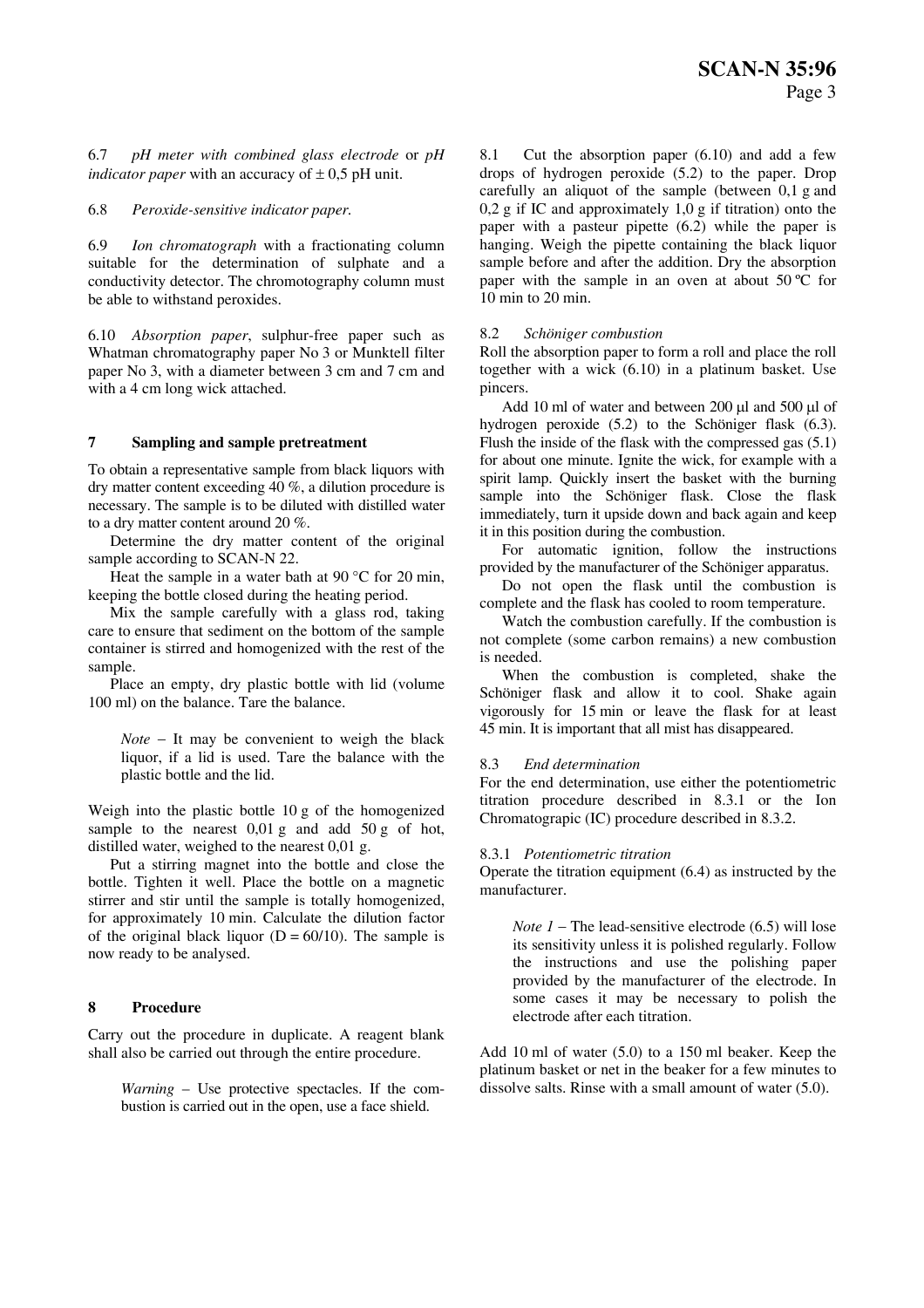Page 4

Transfer the contents of the Schöniger flask to the same beaker. Rinse the Schöniger flask carefully (shake it) twice with 10 ml portions of water (5.0). Add the rinsings to the beaker. The total volume of the solution should now be about 50 ml.

To remove remaining peroxide, add 0,2 ml of cobalt nitrate solution (5.6) to the beaker. Boil the mixture for 2 min to 3 min covered with a watch glass. Rinse the beaker inside along the walls with water  $(5.0)$  and check with the peroxide-sensitive indicator paper (6.8) that no peroxide is left in the solution.

Let the solution cool and add 80 ml of acetone (5.7)

pH value between 3 to 4 is reached.

 Insert the lead-sensitive electrode (6.5) and the reference electrode (6.6) in the solution and stir with a magnetic stirrer. Titrate with lead perchlorate (5.9) past the inflection point so that an S-shaped curve is obtained. Read off the volume, *a* ml, of the lead perchlorate solution consumed at the inflection point. The change in the potential is approximately 100 mV and the consumption of the lead perchlorate (5.9) should be at least 0,4 ml.

*Note*  $2 - If the consumption of the perchlorate is$ less than 0,4 ml, more sample must be taken in the combustion (subclause 8.1 - 8.2). where

*Note*  $3 -$  If an automatic device is not used, read  $X_s$ the potentiometric value after each addition of lead perchlorate (5.9) and construct the titration curve by plotting each reading against the corresponding total volume of lead perchlorate solution (5.9) added. Read the volume of lead perchlorate solution at the inflection point, *a* ml.

8.3.2 *Ion chromatography.* The optimum conditions depend on the apparatus and on the column. Use the conditions recommended by the manufacturer or determine the optimum conditions empirically.

Fransfer the contents of the Schöniger flask to a  $f$ 50 ml volumetric flask. Rinse the Schöniger flask carefully (shake it) twice with 10 ml of water (5.0). Transfer the washings to the volumetric flask and fill to the mark with water  $(5.0)$  (here  $V = 50$  ml).

of concentrated eluent. If required, make this addition before filling the volumetric flask to the mark.  $X$ 

Perform the chromatography with one of the standard solutions (5.4 or 5.5). Check from the chromatogram that the separation is adequate. Measure either the area or the height of the sulphate peak of the standard solution, *b*. Perform the chromatography with the sample solution and measure the area or the height of the sulphate peak, *a*. Repeat with the blank solution.

Calculate the IC results for the sample solution and the blank solution respectively  $(C_1$  and  $C_0$ ) in millimoles per litre, as follows:

$$
C = \frac{a \cdot c}{b} \tag{2}
$$

where

- is the concentration of the sample solution, in millimoles per litre; *C*
- is the peak area or height of the sample solution or the blank solution; *a*
- to the mixture.<br>Acidify the solution with perchloric acid (5.8) until a c is the concentration of the standard solution is
	- is the concentration of the standard solution, in millimoles per litre. *c*

## **9 Calculation**

9.1 *Potentiometric titration*

Calculate the total sulphur content in the black liquor according to the following equation:

$$
X_s = \frac{(a_1 - a_0) \cdot c \cdot D}{m \cdot f \cdot 10} \tag{3}
$$

- is the total sulphur content in the original black liquor, in mol per kilogram dry substance;
- is the volume of the lead perchlorate solution used in the titration of the sample, in millilitres; *a*1
- is the volume of the lead perchlorate solution used in the titration of the blank, in millilitres; *a*o
- *c* is the concentration of the lead perchlorate solution, in millimoles per litre;
- is the dilution factor of the original black liquor  $(D = 1$  if there is no dilution); *D*
- *m* is the amount of the black liquor sample used for Schöniger combustion, in grams.
- is the dry matter content of the original black liquor, in per cent:
- 10 is the numerical factor (100/1000) which contains the factor 1000 to convert millimoles to moles and the factor 100 to bring the result to dry substance.

*Note 4* – Some chromatographs require the addition *dry substance according to the equation*:  $\frac{1}{2}$ 

$$
Z_2 = 32,06 \; X_s \tag{4}
$$

where

- $X_2$  is the amount of sulphur in the original black liquor, in grams per kilogram dry substance;
- 32 06, is the relative atomic mass of sulphur, in grams per mol.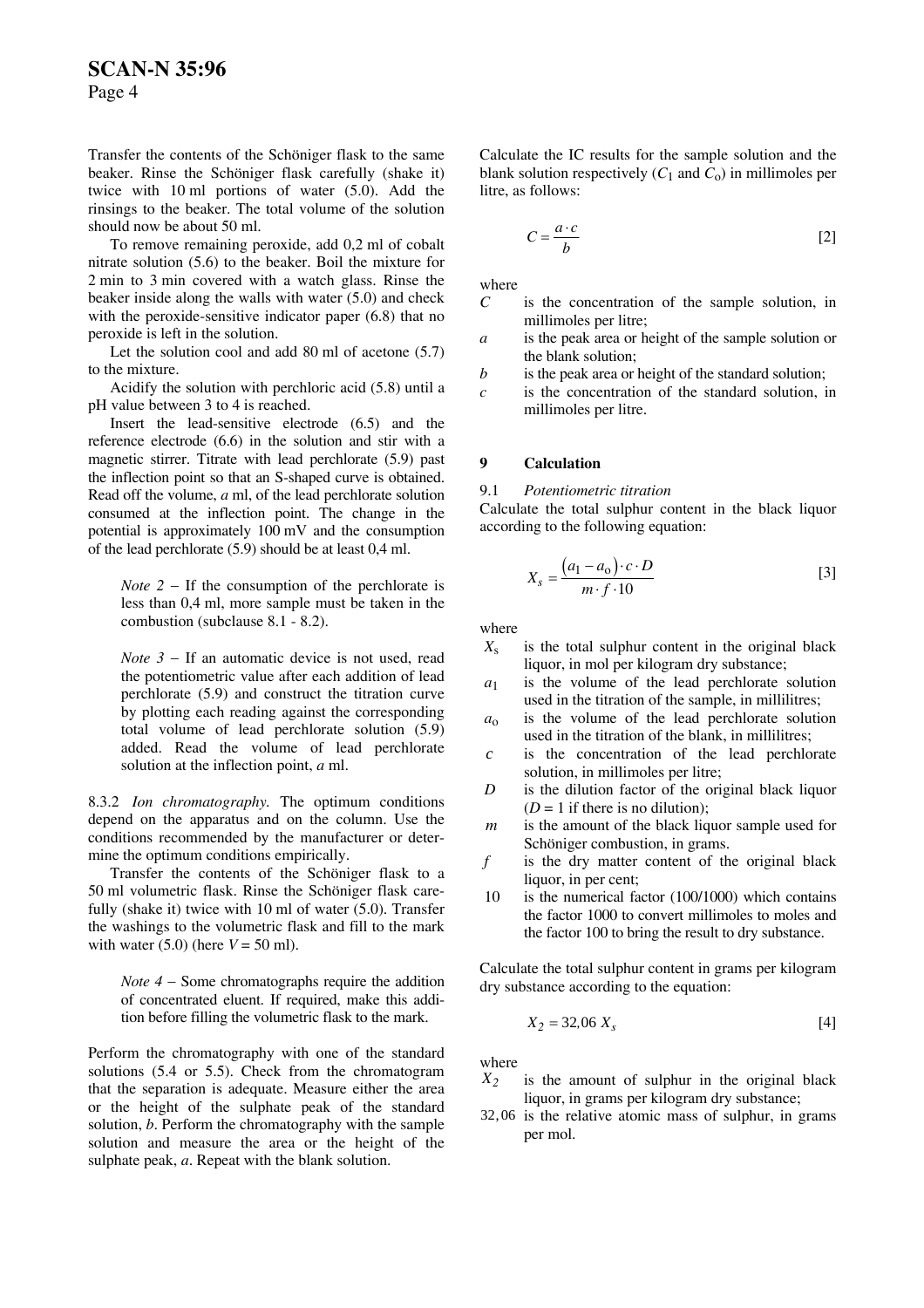## 9.2 *Ion Chromatography* **10 Report**

Calculate the total sulphur content in the black liquor From the equation:<br>
The test report shall include reference to this SCAN-test<br>
The test report shall include reference to this SCAN-test

$$
X_s = \frac{(C_1 - C_o) \cdot V \cdot D}{m \cdot f \cdot 10} \tag{5}
$$

- $X_s$  is the total sulphur content in the original black liquor, in mol per kilogram dry substance;
- $C_1$  is the IC result for the sample, in millimoles per litre;
- $C_0$  is the IC result for the blank, in millimoles per  $\frac{11}{2}$  **Precision** litre;
- *V* is the volume of the sample solution after Schöniger combustion (here 50 ml), in millilitres;
- *D* is the dilution factor of the original black liquor  $(D = 1$  if there is no dilution);
- *m* is the amount of black liquor used for the Schöniger combustion, in grams;
- *f* is the dry matter content of the original black liquor, in per cent;
- 10 is the numerical factor (100/1000) which contains the factor 1000 to convert millimoles to moles and the factor 100 to bring the result to dry substance.

Calculate the total sulphur content in grams per kilogram dry substance according to the equation:

$$
X_2 = 32,06 \; X_s \tag{6}
$$

where

- $X_2$  is the amount of sulphur, in gram per kilogram dry substance;
- 32,06 is the relative atomic mass of sulphur, in grams per mol.

9.3 *Mean value.* Calculate the mean of the parallel determinations. The results of the parallel determinations should not deviate by more than 5 % from their mean.

Method and the following particulars:

- (a) date and place of testing;<br>(b) identification mark of the
- identification mark of the sampled tested:
- (c) the end-determination procedure used;
- where (d) the result given to two significant figures;
	- (e) any departure from this Method and any other circumstances that may have affected the result.

11.1 *Repeatability*. One laboratory analysed two different black liquor samples ten times. The results were as follows:

| Sample         | Mean total       | $CV^*$ |
|----------------|------------------|--------|
|                | sulphur content, | $\%$   |
|                | mol per kilogram |        |
| Black liquor 1 | 1,20             | 1.4    |
| Black liquor 2 | 1.54             | 1.3    |

11.2 *Reproducibility.* Three samples of black liquor were analysed in four laboratories. The results were as follows:

| Sample                       | Mean total                           | $CV^*$ |
|------------------------------|--------------------------------------|--------|
|                              | sulphur content,<br>mol per kilogram | $\%$   |
| Spent liquor                 | 1,72                                 | 6,3    |
| Weak liquor                  | 1,45                                 | 4.7    |
| Concentrated<br>waste liquor | 1,60                                 | 1,4    |

\*) CV = coefficient of variation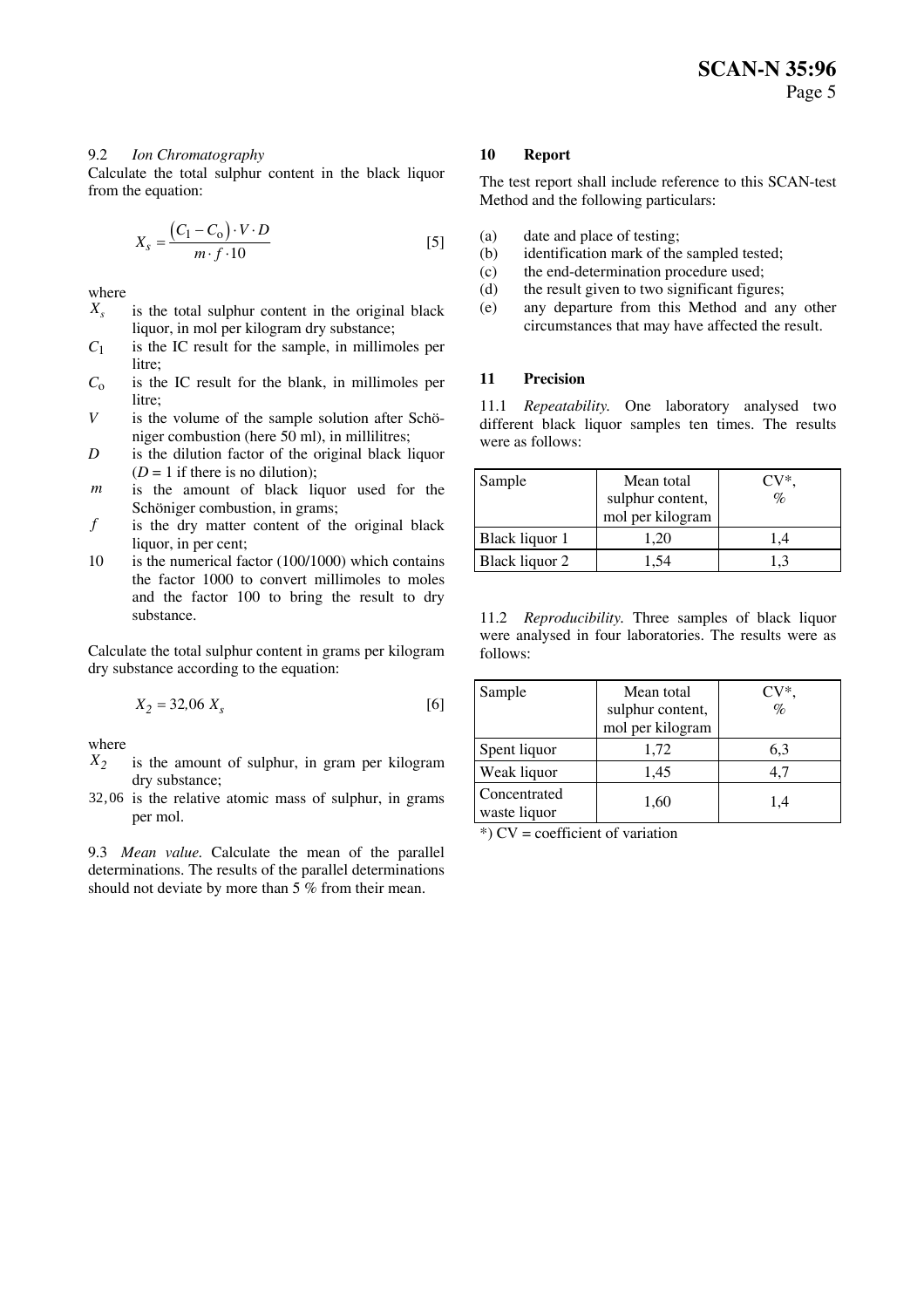## **Annex A** − **Pyrolytic decomposition procedure**

## **A.1 Sampling and sample pretreatment A.3 Calculation**

Sampling and sample pretreatment are described in section 7 in this Method.

Weigh a suitable amount of sample as recommended by the manufacturer of the pyrolysis instrument. Dry the sample in an oven at 50 °C for 10 min to 20 min before placing it in the instrument. Follow the instructions given in the instrument manual. The decomposition temperature shall be at least 1350 °C.

To decompose all bound sulphur, the oxidation  $32,06$  is the oxidation substance unpedium oxide  $(V, Q)$  must be used substance vanadium oxide  $(V_2O_5)$  must be used. Therefore, use an amount of 0,2 g  $V<sub>2</sub>O<sub>5</sub>$  to 0,6 g sample. The signal registration time shall be 10 min.

Calculate the total sulphur content in the black liquor according to the following equation:

$$
X_s = \frac{A \cdot 10}{32,06}
$$
 [A1]

where

- is the total sulphur content in the black liquor, in mol per kilogram of dry substance;  $X_{s}$
- is the total sulphur content in the dry sample, in per cent (g sulphur/100 g dry sample); *A*
- 10 is the numerical factor, which brings the result *Combustion* into mol per kilogram dry sample;
	- 32,06 is the relative atomic mass of sulphur, in gram per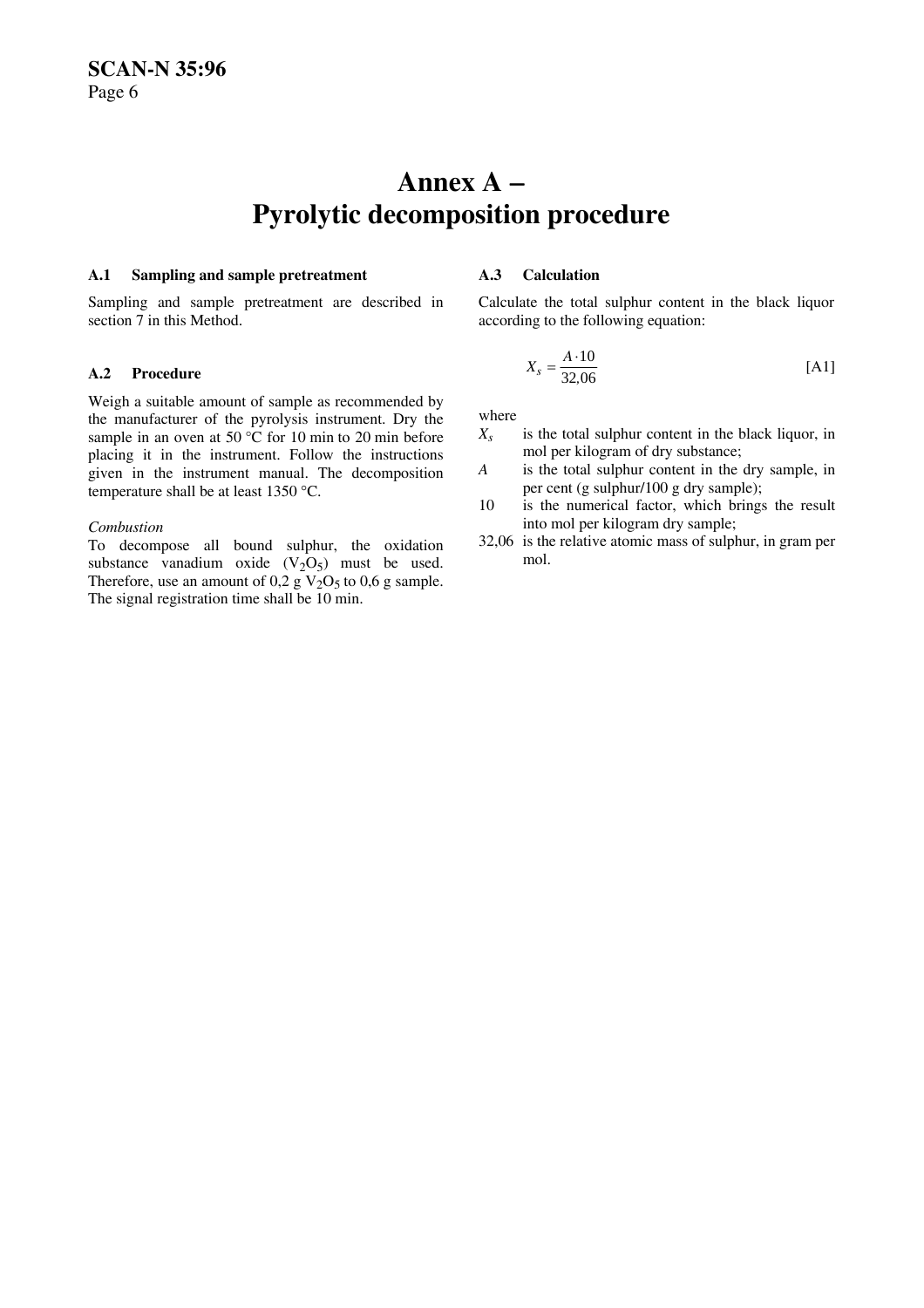## **Annex B** − **Calorimetric bomb combustion procedure**

## **B.1 Principle**

A weighed portion of the black liquor sample mixed with an auxiliary material (propanediol) is burned in high-pressure oxygen in a calorimetric bomb under specified conditions.

## **B.2 Reagents**

B.2.1 *Oxygen*, at a pressure high enough to fill the bomb to 3 MPa, at least 99,5 % pure.

B.2.2 *Propanediol*, C<sub>3</sub>H<sub>8</sub>O<sub>2</sub>, analytical grade.

B.2.3 *Water*. Use only distilled or deionized water.

## **B.3 Apparatus**

B.3.1 *Combustion bomb*, inner volume between 200 ml and 400 ml, intended for combustion of organic materials in oxygen at elevated pressure (3 MPa), equipped with a pressure regulation to control the pressure when filling the bomb with oxygen.

B.3.2 *Ignition circuit* connected to the bomb electrodes suitable for igniting the sample.

B.3.3 *Conducting wire*, made of platinum.

B.3.4 *Cotton fuse*.

## **B.4 Procedure**

Weigh approximately 0,5 g of the sample to the nearest 0,1 mg in a platinum crucible. Add approximately 0,4 g of propanediol (B.2.2). Fill the bomb (B.3.1) with 5 ml of water (B.2.3) and follow the instructions for combustion given in the manual. At the end, examine the interior of the bomb for any sign of incomplete combustion.

 Wash with water (B.2.3) the contents of the bomb into a beaker. Make sure to wash also the underside of the bomb lid and the electrodes. Put a small magnet in a crucible filled with water (B.2.3) and place it in the beaker. Warm up under stirring to dissolve the solids in the crucible.

 Determine the sulphate content of the solution either by potentiometric titration or by ion chromatography (IC).

## **B.5 Literature**

B.5.1 ISO 1928:1995 Solid mineral fuels – Determination of gross calorific value by the calorimeter bomb method and calculation of net calorific value

B.5.2 Operative Instruction for 126 Isoperibol Calorimeter. Parr Instrument Company